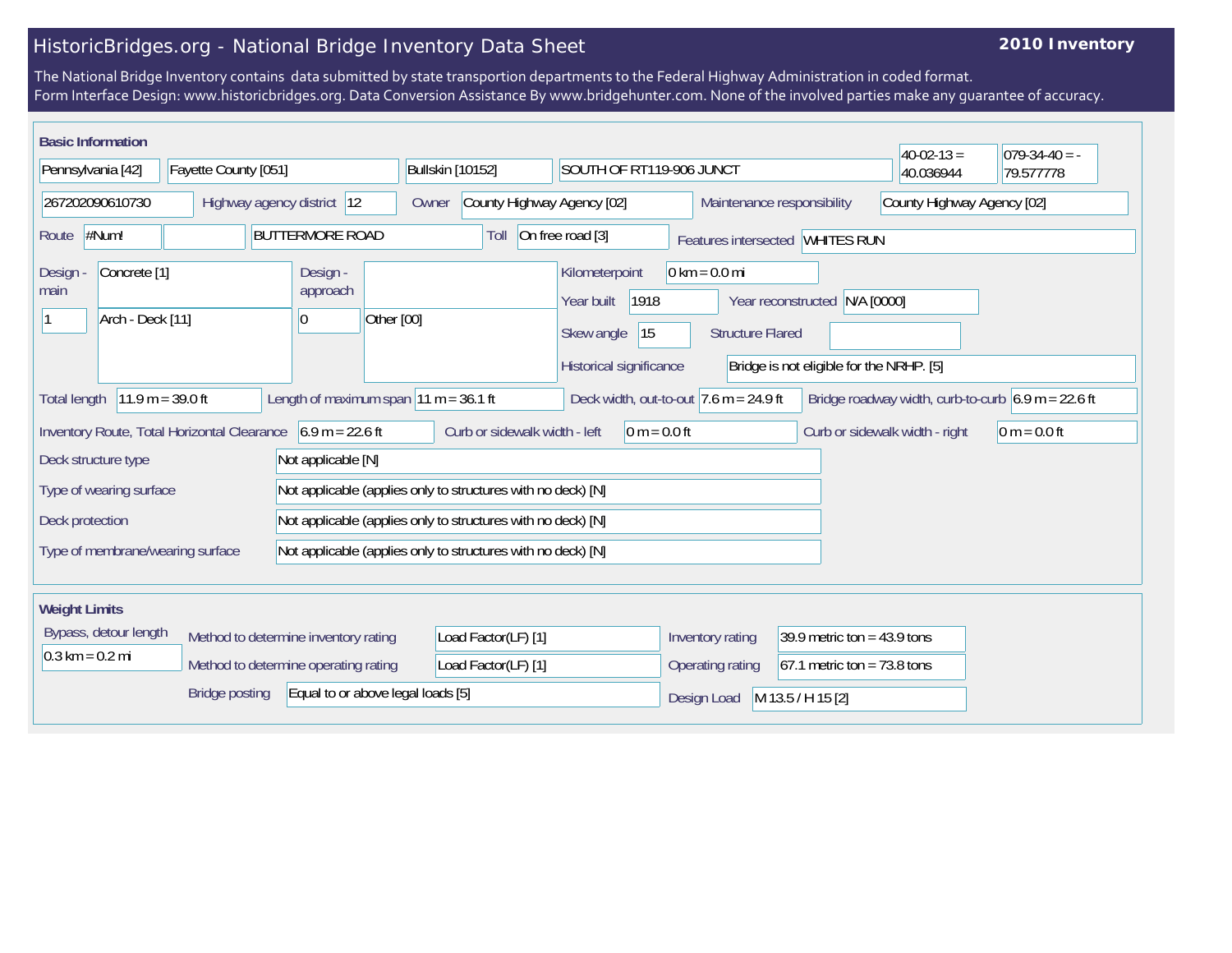| <b>Functional Details</b>                                                                                                             |                                                       |                                                |                                                       |  |  |  |
|---------------------------------------------------------------------------------------------------------------------------------------|-------------------------------------------------------|------------------------------------------------|-------------------------------------------------------|--|--|--|
| Average daily truck traffi 5<br>Average Daily Traffic<br>2110                                                                         | Year 2006<br>%                                        | Future average daily traffic                   | 2012<br>2954<br>Year                                  |  |  |  |
| Road classification<br>Local (Urban) [19]                                                                                             | Lanes on structure 2                                  |                                                | $6.1 m = 20.0 ft$<br>Approach roadway width           |  |  |  |
| Type of service on bridge Highway [1]                                                                                                 | Direction of traffic 2 - way traffic [2]              |                                                | Bridge median                                         |  |  |  |
| No parallel structure exists. [N]<br>Parallel structure designation                                                                   |                                                       |                                                |                                                       |  |  |  |
| Waterway [5]<br>Type of service under bridge                                                                                          | Lanes under structure<br>$\overline{0}$               | Navigation control                             |                                                       |  |  |  |
| $0 = N/A$<br>Navigation vertical clearanc                                                                                             |                                                       | Navigation horizontal clearance $ 0 = N/A$     |                                                       |  |  |  |
| Minimum navigation vertical clearance, vertical lift bridge                                                                           |                                                       | Minimum vertical clearance over bridge roadway | $10 m = 32.8 ft$                                      |  |  |  |
| Minimum lateral underclearance reference feature Feature not a highway or railroad [N]                                                |                                                       |                                                |                                                       |  |  |  |
| Minimum lateral underclearance on left $0 = N/A$<br>Minimum lateral underclearance on right $0 = N/A$                                 |                                                       |                                                |                                                       |  |  |  |
| Minimum vertical underclearance reference feature Feature not a highway or railroad [N]<br>Minimum Vertical Underclearance $ 0 = N/A$ |                                                       |                                                |                                                       |  |  |  |
| Appraisal ratings - underclearances N/A [N]                                                                                           |                                                       |                                                |                                                       |  |  |  |
|                                                                                                                                       |                                                       |                                                |                                                       |  |  |  |
| <b>Repair and Replacement Plans</b>                                                                                                   |                                                       |                                                |                                                       |  |  |  |
| Type of work to be performed                                                                                                          | Work to be done by owner's forces [2]<br>Work done by |                                                |                                                       |  |  |  |
| Bridge rehabilitation because of general structure<br>deterioration or inadequate strength. [35]                                      | Bridge improvement cost<br>$ 0\rangle$                | Roadway improvement cost                       | 0                                                     |  |  |  |
|                                                                                                                                       | Length of structure improvement                       | $19 m = 62.3 ft$                               | Total project cost<br>$ 0\rangle$                     |  |  |  |
|                                                                                                                                       | Year of improvement cost estimate                     |                                                |                                                       |  |  |  |
|                                                                                                                                       | Border bridge - state                                 |                                                | Border bridge - percent responsibility of other state |  |  |  |
|                                                                                                                                       | Border bridge - structure number                      |                                                |                                                       |  |  |  |